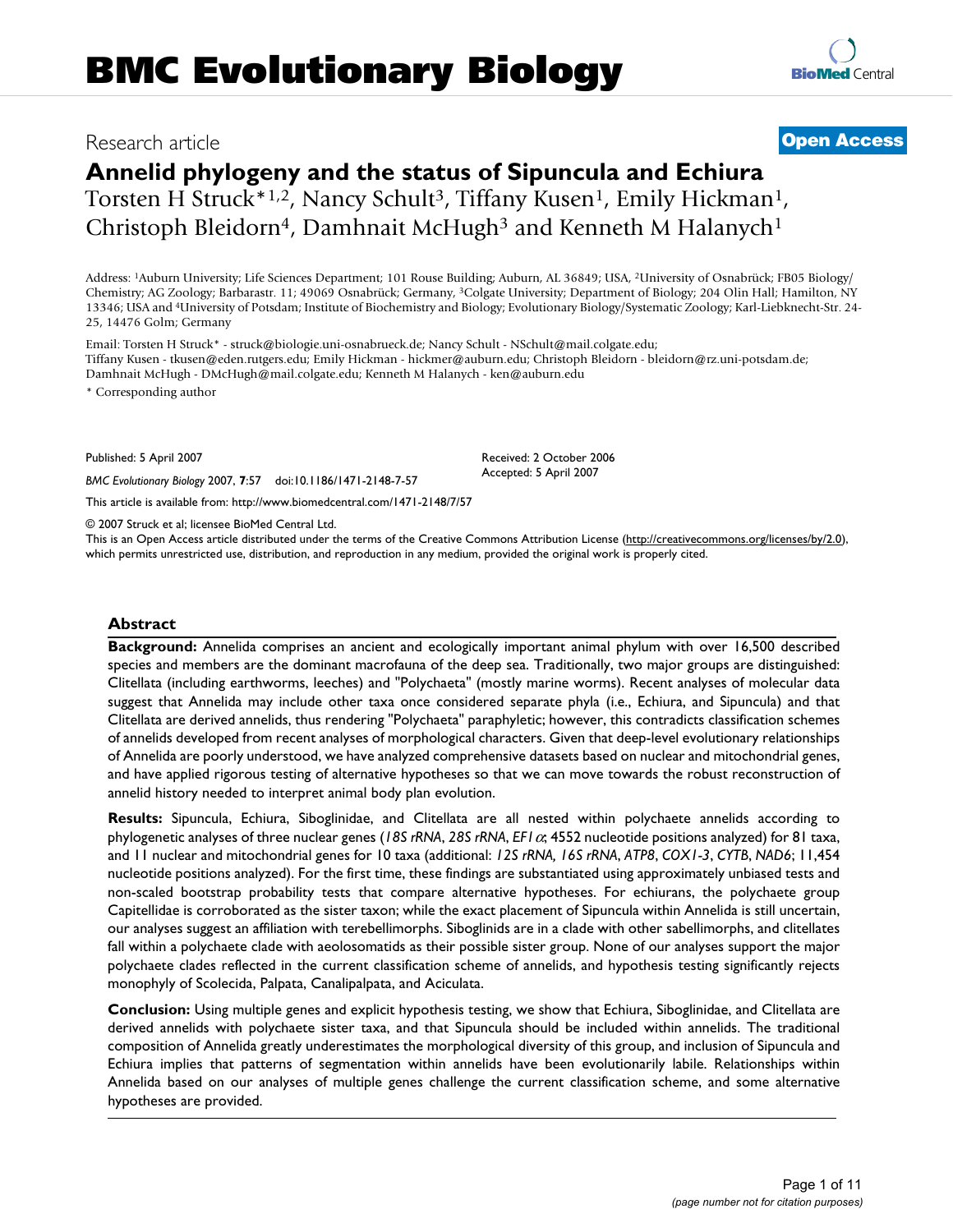## **Background**

Annelids are found throughout the world's terrestrial, aquatic, and marine habitats, and are the most abundant component of the macrofauna in the deep sea. As one of three major animal groups with segmentation, annelids are critical in any investigation of body plan evolution; we need to understand the composition and branching history of groups within the annelid radiation if we are to progress towards elucidation of the last common ancestor of bilaterians and evolution of segmentation. Surprisingly, annelid evolution is poorly understood. To rectify this situation, data sets of multiple genes are being used to evaluate diversity and relationships of major annelid clades.

Annelida is part of the lophotrochozoan radiation that includes Mollusca, Brachiopoda, Bryozoa, Nemertea and Sipuncula [1]. Traditionally classified as "Polychaeta" and Clitellata, three taxa historically assigned phylum status have been hypothesized to also fall within Annelida: Sipuncula, Echiura, and Siboglinidae (previously known as Pogonophora and Vestimentifera). Sipunculan origins are the most controversial of these three; some morphological data suggest molluscan affiliations [2], but a growing body of data indicates annelid affinities for this group of unsegmented marine worms [3-7].

Both molecular and morphological data support Echiura and Siboglinidae as annelids [7-14]. Echiura possess annelid-like features such as the ultrastructure of cuticle and chaetae, the development of the mesoderm, and structure and position of the blood vessels [15]; additionally, their larval nervous system indicates a possible segmented ancestry even though overt segmentation is lacking in adults [13]. Recent *18S rRNA* analyses support a sister relationship of Echiura and capitellid polychaetes [12,16,17], while an analysis of five gene regions (*18S*, D1 & D9-10 of *28S*, *histone H3*, *snU2 RNA*, *COX1*) by Colgan et al. [7] supports a sister group relationship with Terebelliformia, indicating that the former may reflect a single gene artifact. Recent analyses of four gene regions (*18S rRNA*, D1 of *28S RNA*, *histone H3*, *16S rRNA*) are inconclusive; one analysis favors a sistergroup relationship to Capitellidae and to *Protodrilus purpureus* and Pectinaridae in the other one [18].

The ultrastructure of the uncini (short, apically toothed chaetae) implies a closer relationship of Siboglinidae with the annelid taxa Terebelliformia and Sabellida [10], and Rouse and Fauchald [11] (R&F) presented a cladistic analysis of morphological characters that corroborates this. The placement of siboglinids with annelids is also supported, albeit weakly, by several molecular studies (mostly based on *18S rRNA*) [e.g., [5-8,12,19-22]]. None

of these hypotheses has been explicitly tested using a rigorous statistical framework.

Analyses of morphological and molecular data support clitellate monophyly and have provided robust hypotheses of relationships within this taxon [23-25]. However, monophyly of "Polychaeta" lacks support and resolving polychaete annelid relationships has been difficult [26,27]. Although some authors regard "Polychaeta" as sister to Clitellata [e.g., [11]], increasing evidence based on molecular and morphological data suggests they are a paraphyletic grade including clitellates [e.g., [3,8,12,20,23,28-30]].

Polychaete annelids have been classified into approximately 80 families, generally supported as monophyletic, but arrangement of these into well-supported more-inclusive nodes is wanting [31]. R&F's [11] analyses provide the most taxonomically inclusive hypotheses of polychaete relationships to date. Based on morphological cladistic analyses of polychaete families, they proposed a monophyletic "Polychaeta" consisting of two major clades, Scolecida and Palpata, the latter divided into Canalipalpata and Aciculata. While these analyses provide objective and testable hypotheses of polychaete relationships, and thus significantly moved the field forward, many aspects of our current understanding of annelid phylogeny are still poorly understood. Monophyly of Scolecida, Palpata and Canalipalpata has been questioned by some morphologists [30,32,33], and uncertainties of character scoring, homology assessment, and difficulty in rooting of the annelid tree make resolution of annelid relationships using morphology unlikely [27,30,34,35]. Molecular analyses to date show no evidence to support the classification scheme developed from the R&F analyses, but most molecular studies have been based on single genes [see  $[16,20,26,27]$ ]. In a recent study that included the most comprehensive annelid taxon sampling to date, incomplete character data for the four genes analyzed may explain the lack of resolution [18]; of the 217 taxa, only 52 had data for all genes, and over 50 were represented by data for a single gene only. Neither molecular nor morphological studies have yet convincingly eliminated the possibility that these clades are monophyletic despite the doubts raised.

To address these major outstanding issues of annelid inclusiveness and phylogeny, we reconstruct relationships of major annelid and lophotrochozoan taxa using two data sets. One data set is built on  $\sim 6.5$  kb of sequence from three nuclear genes [nuclear small and large ribosomal subunits (*18S rRNA* and *28S rRNA*), and elongation factor-1α (*EF1α*); referred to as the Nuc data set] for 81 taxa that span 45 traditional polychaete families as well as Siboglinidae, Echiura, Clitellata, and Sipuncula and nine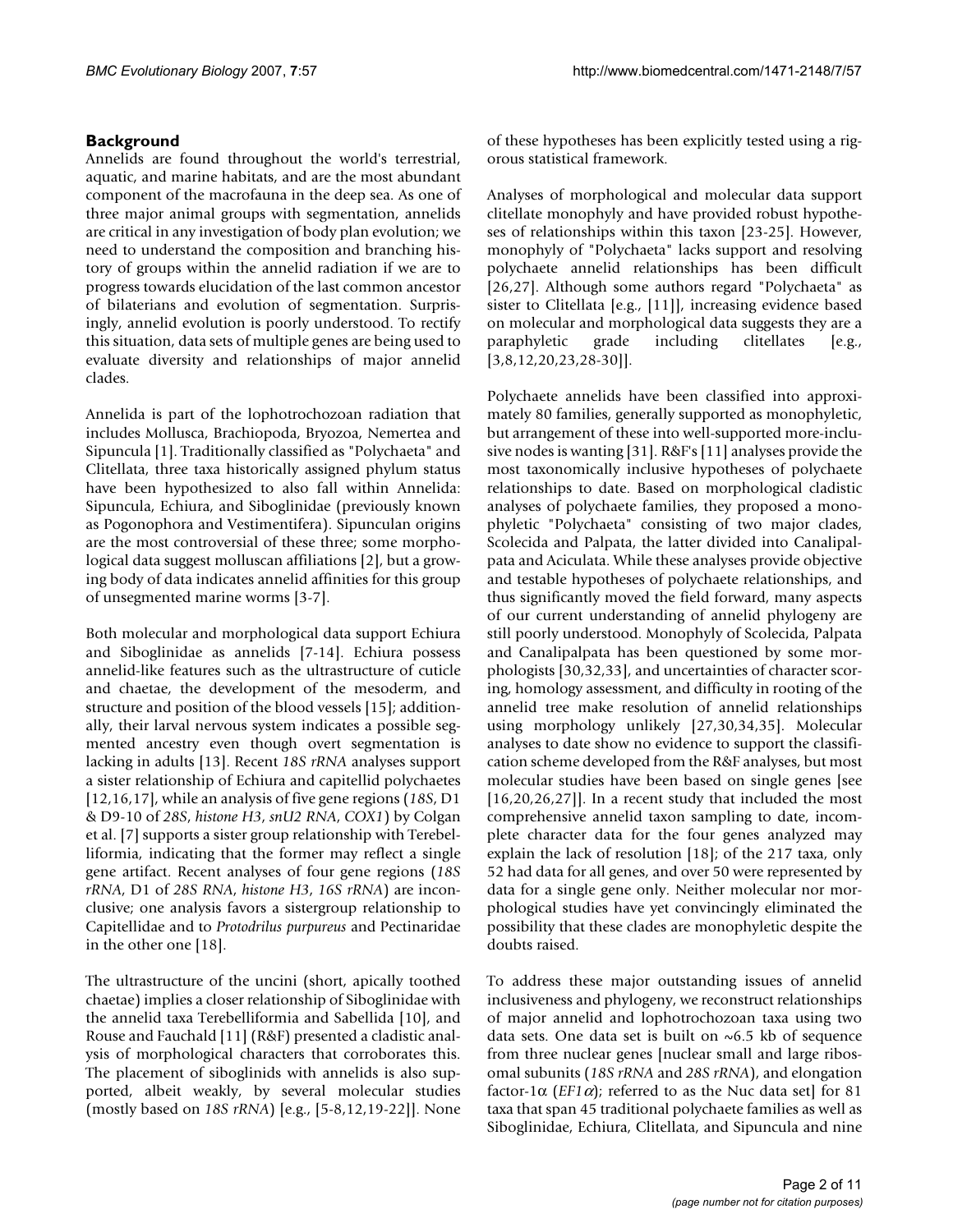outgroup OTUs to address both annelid inclusiveness and phylogeny. The other data set comprises the three nuclear genes and eight mitochondrial genes  $(\sim 13.4 \text{ kb})$  for a restricted taxon sampling of 10 operational taxonomic units (OTUs) to address annelid inclusiveness with respect to Sipuncula, Echiura and Siboglinidae [referred to as the NucMt data set]. These are the two largest data sets for annelids explored to date in terms of amount of numbers of characters for a full range of taxa, and it is our hope that the taxonomic representation of these datasets will continue to grow in order to provide a more holistic comparison to morphological hypotheses. Besides analyses using Maximum likelihood (ML) and Bayesian inference (BI) *a priori* hypotheses about annelid relationships were explicitly tested against best trees using approximately unbiased (AU) and non-scaled bootstrap probability (NP) tests.

### **Results and Discussion**

#### *Annelida includes Echiura, Siboglinidae, and Sipuncula*

Phylogenetic analyses of 153 new and 100 previously published sequences for individual genes and combined data sets (Figs. 1, 2, and Additional files [1](https://static-content.springer.com/esm/art%3A10.1186%2F1471-2148-7-57/MediaObjects/12862_2006_351_MOESM1_ESM.pdf), [2](https://static-content.springer.com/esm/art%3A10.1186%2F1471-2148-7-57/MediaObjects/12862_2006_351_MOESM2_ESM.pdf), [3](https://static-content.springer.com/esm/art%3A10.1186%2F1471-2148-7-57/MediaObjects/12862_2006_351_MOESM3_ESM.pdf), [4](https://static-content.springer.com/esm/art%3A10.1186%2F1471-2148-7-57/MediaObjects/12862_2006_351_MOESM4_ESM.pdf)) all indicate Annelida is much more diverse than traditionally recognized, and includes Sipuncula, Echiura, and Siboglinidae, thus confirming previous suggestions. The Nuc and NucMt data sets place sipunculans, echiurans, and siboglinids within an otherwise monophyletic Annelida (Figs. 1, 2, Additional file [4\)](https://static-content.springer.com/esm/art%3A10.1186%2F1471-2148-7-57/MediaObjects/12862_2006_351_MOESM4_ESM.pdf), suggesting that body plan segmentation is evolutionarily labile. Although nodal support was weak deep in the Nuc tree (Fig. 1), this more inclusive annelid clade is significantly supported in all NucMt analyses (bootstrap value (BS) = 99; PP = 1.00 for both protein-coding genes coded as either nucleic or amino acids;  $1-p$  value of the AU test = 0.999; Figs. 2 & Additional file [4\)](https://static-content.springer.com/esm/art%3A10.1186%2F1471-2148-7-57/MediaObjects/12862_2006_351_MOESM4_ESM.pdf). Furthermore, our conclusions are significantly supported when we explicitly tested *a priori* hypotheses against the best trees using AU and NP tests of both the Nuc and NucMt data sets (Table 1). Whereas the results of the *28S rRNA* analyses are consistent with those of the Nuc and NucMt data sets (PP = 0.85) [see Additional file [1](https://static-content.springer.com/esm/art%3A10.1186%2F1471-2148-7-57/MediaObjects/12862_2006_351_MOESM1_ESM.pdf)], separate analyses of *18S rRNA* and, to a lesser degree,  $EFI\alpha$  show unexpected placement of outgroups throughout Annelida (e.g., Mollusca) [see Additional files [2](https://static-content.springer.com/esm/art%3A10.1186%2F1471-2148-7-57/MediaObjects/12862_2006_351_MOESM2_ESM.pdf) &[3](https://static-content.springer.com/esm/art%3A10.1186%2F1471-2148-7-57/MediaObjects/12862_2006_351_MOESM3_ESM.pdf)]. None of these outgroup relationships are significantly supported; presumably phylogenetic signal in this region of the tree is limited when these genes are analyzed individually, a phenomenon well documented for *18S rRNA* [1]. Therefore, we focus on the Nuc and NucMt analyses.

The hypothesis of a Sipuncula/Mollusca relationship is rejected by AU and NP tests for NucMt and thus corroborates some previous reports [3,5,6,36]. These results agree with previous studies suggesting that the molluscan cross

organization of micromeres during spiral cleavage should not be regarded as synapomorphic for mollusks and sipunculans [2,37]. Wanninger et al. [38] discussed the possession of a ventral median nerve as additional morphological support for a sipunculid-annelid relationship, but these nerves are also observed in other taxa like Gnathostomulida [39-41]. The position of Sipuncula within the annelid radiation varies among analyzed data sets (Figs. 1, 2, Additional files [1,](https://static-content.springer.com/esm/art%3A10.1186%2F1471-2148-7-57/MediaObjects/12862_2006_351_MOESM1_ESM.pdf) [2,](https://static-content.springer.com/esm/art%3A10.1186%2F1471-2148-7-57/MediaObjects/12862_2006_351_MOESM2_ESM.pdf) [3,](https://static-content.springer.com/esm/art%3A10.1186%2F1471-2148-7-57/MediaObjects/12862_2006_351_MOESM3_ESM.pdf) [4](https://static-content.springer.com/esm/art%3A10.1186%2F1471-2148-7-57/MediaObjects/12862_2006_351_MOESM4_ESM.pdf)) and we were not able to significantly discriminate via the AU or NP test whether sipunculans were sister to or derived within Annelida (Table 1). However, in all of the resulting 81-OTU trees (Figs. 1, Additional files [1,](https://static-content.springer.com/esm/art%3A10.1186%2F1471-2148-7-57/MediaObjects/12862_2006_351_MOESM1_ESM.pdf) [2](https://static-content.springer.com/esm/art%3A10.1186%2F1471-2148-7-57/MediaObjects/12862_2006_351_MOESM2_ESM.pdf), [3](https://static-content.springer.com/esm/art%3A10.1186%2F1471-2148-7-57/MediaObjects/12862_2006_351_MOESM3_ESM.pdf)) sipunculans were nested within annelids, and never placed as a sister taxon, consistent with the NucMt results and some previous studies [6,7]. Interestingly, the lining of nephridial podocytes is a morphological feature shared by Sipuncula and Terebelliformia that bolsters the close, albeit weak association between these two groups in the 81-taxon tree (Fig. 1) [42].

Echiuran inclusion within the annelids, first suggested by *EF1* $\alpha$  data [8], was significantly supported in our analyses (Figs. 1 &2, Table 1). Moreover, all of our analyses of individual genes or combined data with 81 OTUs, placed echiurans as sister to Capitellidae [*18S rRNA* (BS: 95; PP: 1.00), *28S rRNA* (BS: 100; PP: 1.00 both excluding *Capitella*), *EF1* $\alpha$  (BS < 50; PP: 0.56), and Nuc (BS = 99 excluding *Capitella*; PP = 1.00), note that *Capitella 28S rRNA* may have long branch issues] confirming earlier suggestions [12,16-18,20], and in sharp contrast to recent analyses of several gene regions placing echiurans with Terebelliformia taxa [7]. Indeed, our explicit hypothesis testing significantly rejects such a close relationship (Table 1). In the Nuc analyses, Echiura/Capitellidae is sister to a scolecidan clade of Maldanidae and Arenicolidae clade (Fig. 1); this result is echoed in the NucMt data, which lacks a capitellid but places the echiuran and maldanid as sister taxa (Fig. 2). Due to this placement of Echiura as a derived annelid group, interpretations of nerve development in echiurans as vestigial segmentation are fully warranted [13].

The long-held hypothesis that Siboglinidae (including vent worms, pogonophorans and the recently discovered bone eating worms *Osedax* [43]) are within Annelida [e.g., [8,10-12,14,21]] is supported with significant statistical rigor (Table 1). Our results corroborate previous molecular studies supporting a nested position of Siboglinidae within Annelida (Figs. 1, 2, Additional files [1,](https://static-content.springer.com/esm/art%3A10.1186%2F1471-2148-7-57/MediaObjects/12862_2006_351_MOESM1_ESM.pdf) [2,](https://static-content.springer.com/esm/art%3A10.1186%2F1471-2148-7-57/MediaObjects/12862_2006_351_MOESM2_ESM.pdf) [3](https://static-content.springer.com/esm/art%3A10.1186%2F1471-2148-7-57/MediaObjects/12862_2006_351_MOESM3_ESM.pdf), [4](https://static-content.springer.com/esm/art%3A10.1186%2F1471-2148-7-57/MediaObjects/12862_2006_351_MOESM4_ESM.pdf)) [8,12,14]. Furthermore, the Nuc data set and *28S rRNA* partition (Figs. 1, Additional file [1](https://static-content.springer.com/esm/art%3A10.1186%2F1471-2148-7-57/MediaObjects/12862_2006_351_MOESM1_ESM.pdf)) show a close, albeit weak relationship between Siboglinidae and Sabellida, specifically Oweniidae, as suggested by analyses of morphological data [10,11], some molecular data [44] and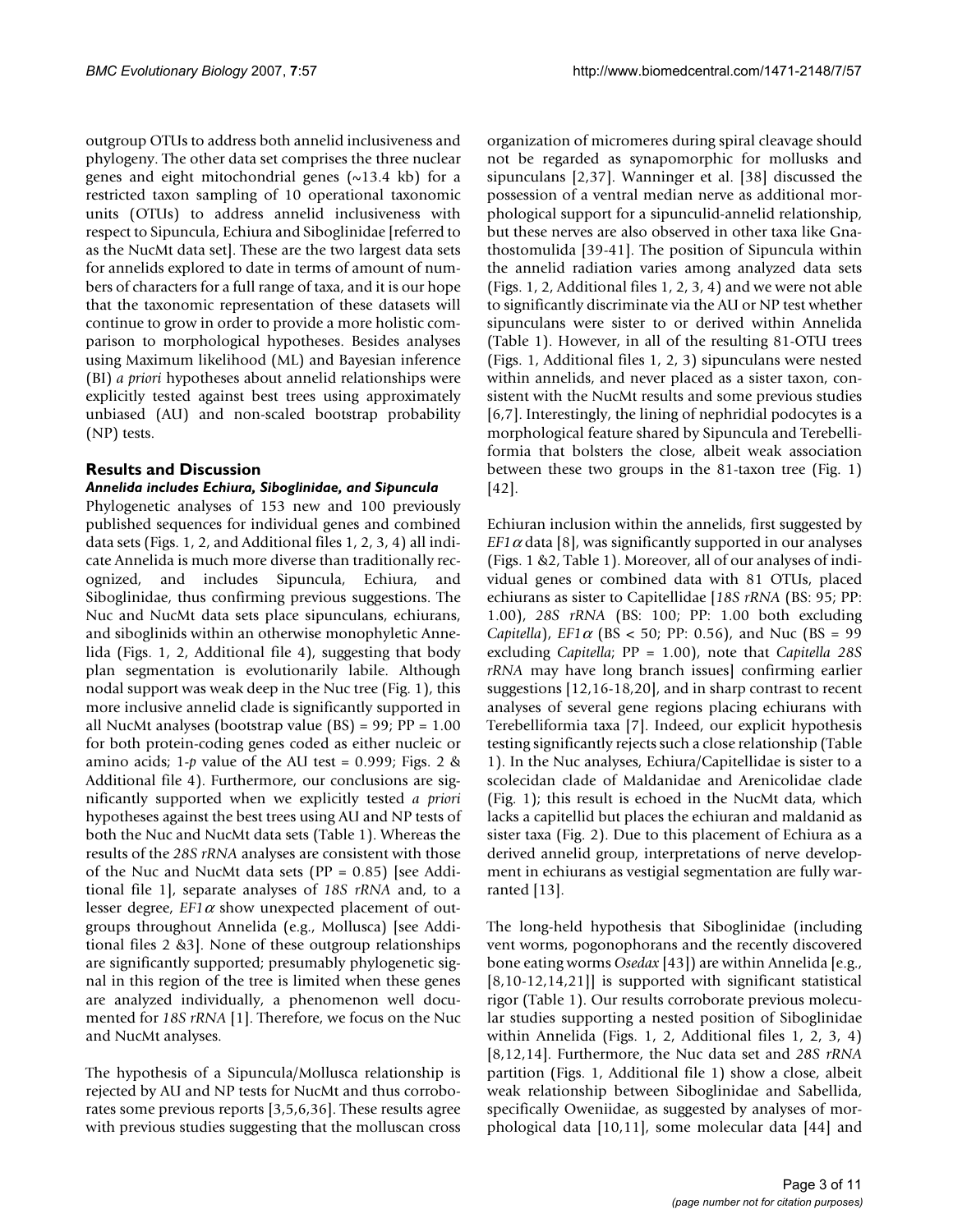

#### Figure 1

ML analysis and BI of Nuc data set with 81 OTUs (-In L = 66,627.30). I of 2 best trees is shown. In the other tree the trichotomy of Nephtyidae, Syllidae, and Pilargidae is resolved with Syllidae being sister of Nephtyidae. OTUs with just the genus names (e.g., *Lumbricus*) indicate that the sequences from different species of that genus were concatenated. Nuc consisted of 9,482 characters, from which 4,552 (*28S rRNA* – 2,504; *18S rRNA* – 1,375; *EF1*<sup>α</sup> – 673) unambiguously aligned and non-saturated ones were included. BS values above 50 shown at the branches on the left; PP's on the right or alone. The branch leading to *Ophryotrocha labronica* is reduced by 90%. *Ophryotrocha* individuals have been sampled from a long time culture, which got bottlenecked several times. For *28S rRNA*, *Capitella* forms a long branch and does not cluster with the two other Capitellidae in the analyses. ML settings: Base frequencies: A = 0.2727, C = 0.2495, G = 0.2586, T = 0.2192; Rate matrix: AC, AT, CG, GT = 1.0000, AG = 2.5097, CT = 3.7263; α = 0.4830; Proportion of invariant sites = 0.3103. Models in BI: *28S rRNA*, *18S rRNA*, *EF1*<sup>α</sup> : GTR+I+Γ. Clitellata, Echiura, Siboglinidae, Sipuncula highlighted with gray and bars indicate polychaete groups: orange = outgroup; A, blue = Aciculata; C, green = Canalipalpata; S, red = Scolecida; Ca = Capitellida; Eu = Eunicida; Ph = Phyllodocida; Sa = Sabellida; Sp = Spionida; Te = Terebelliformia; Aph = Aphroditiformia.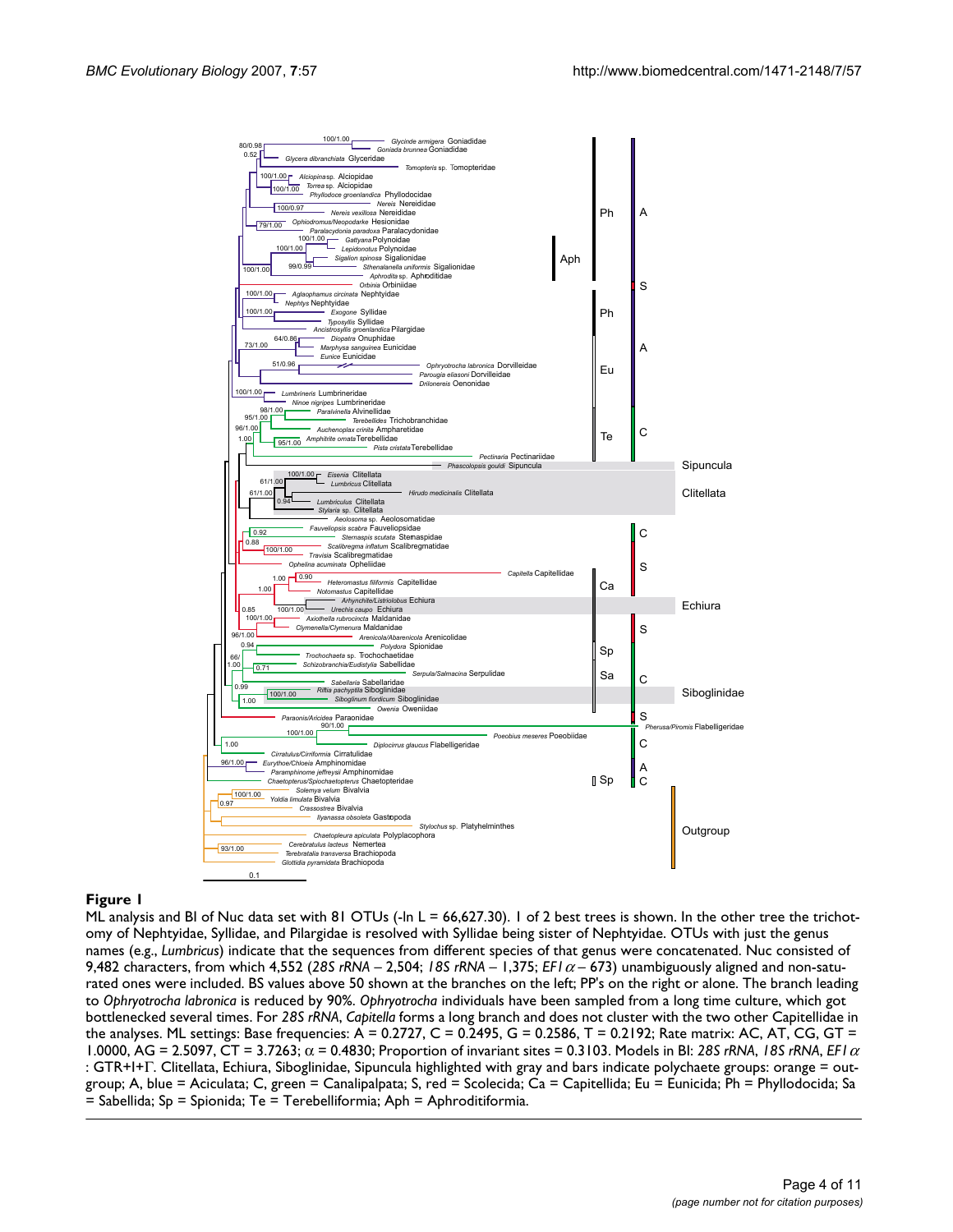

### ML analysis and BI of NucMt **Figure 2** data set with 10 OTUs and only nucleotides (-ln L = 29,951.42)

ML analysis and BI of NucMt data set with 10 OTUs and only nucleotides (-In L = 29,951.42). OTUs with just the genus names (e.g., *Lumbricus*) indicate that the sequences from different species of that genus were concatenated. NucMt consisted of 16,351 characters with 11,454 unambiguously aligned and non-saturated (in addition to Nuc: *COX1* – 489; *16S rRNA* – 463; *18S rRNA* – 406; *CYTB* – 365; *COX3* – 258; *COX2* – 219; *NAD6* – 118; *ATP8* – 32). BS values shown at upper position right to node; PP's in the middle; 1-*p* of AU test at lower position. ML settings: Base frequencies: A = 0.2536, C = 0.2243, G = 0.2498, T = 0.2723; Rate matrix: AC = 2.3662, AG = 4.2648; AT = 2.0966, CG = 2.5643, CT = 6.7166, GT = 1.0000;  $\alpha$  = 0.4824; Proportion of invariant sites = 0.3555. Models in BI: *28S rRNA*, *12S rRNA*: GTR+I+Γ ; *18S rRNA*: K80+I+Γ ; *EF1*<sup>α</sup> = F81+I+Γ ; *16S rRNA*, *CYTB*: GTR+Γ ; *ATP8*, *COX1-3*, *NAD6* = F81+Γ. Clitellata, Echiura, Siboglinidae, Sipuncula highlighted with gray and bars indicate polychaete groups: orange = outgroup; A, blue = Aciculata; C, green = Canalipalpata; S, red = Scolecida.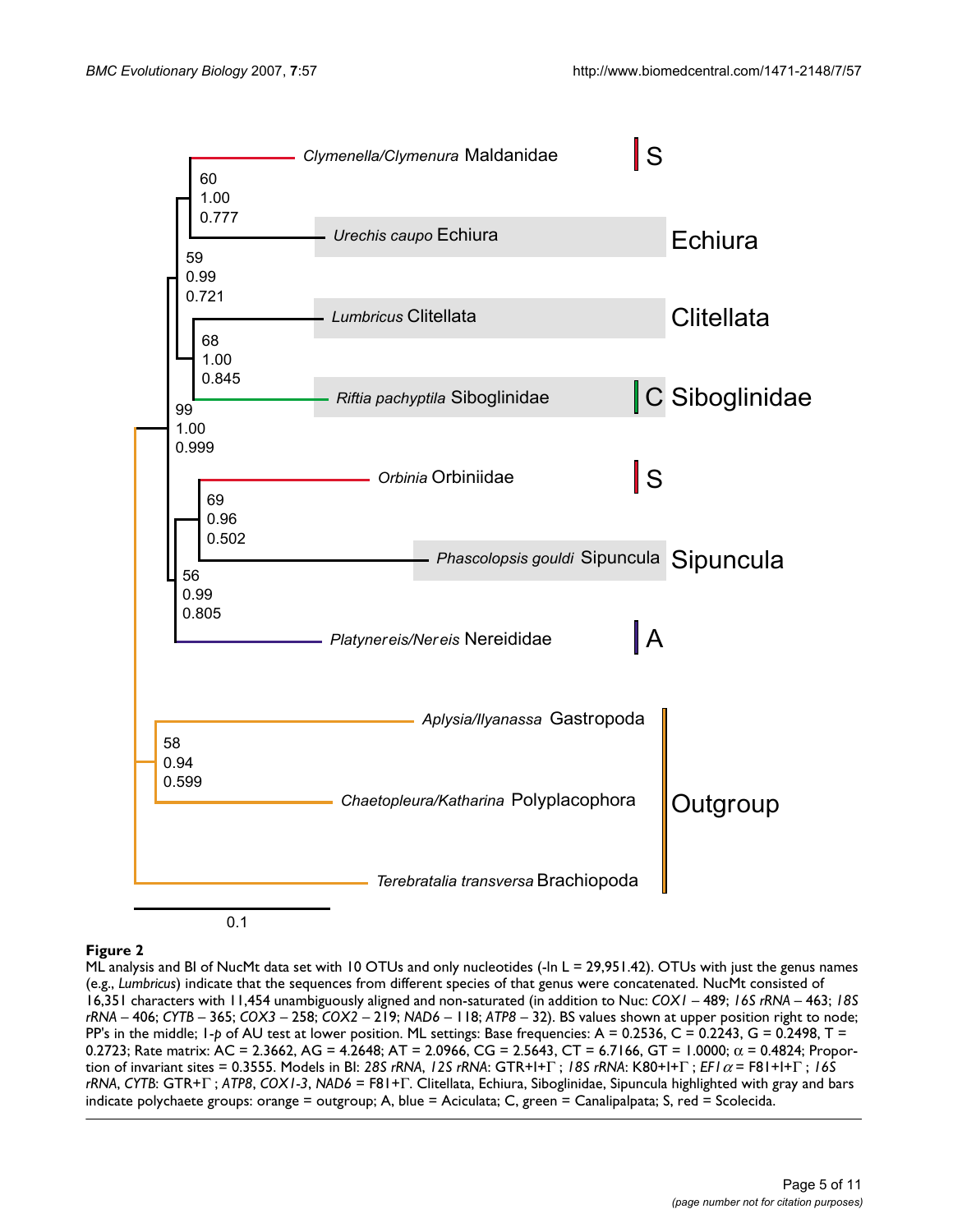|                                   | <b>Nuc</b>               |           |           | <b>NucMt</b>            |       |       |
|-----------------------------------|--------------------------|-----------|-----------|-------------------------|-------|-------|
|                                   | Difference to best trees | au        | nþ        | Difference to best tree | au    | nþ    |
| Best Tree(s)                      |                          | 0.691     | 0.322     |                         | 0.771 | 0.586 |
|                                   |                          | 0.622     | 0.297     |                         |       |       |
| Sipuncula excluded                | 12.7                     | 0.517     | 0.228     | 3.2                     | 0.483 | 0.361 |
| Sipuncula & Mollusca              | 32.0                     | 0.187     | 0.073     | 23.0                    | 0.010 | 0.004 |
| Echiura excluded                  | 183.3                    | $3*10-6$  | $2*10-6$  | 17.7                    | 0.047 | 0.022 |
| Echiura sister to Terebelliformia | 147.0                    | $3*10-46$ | $6*10-16$ |                         |       |       |
|                                   | 147.0                    | $3*10-46$ | $6*10-16$ |                         |       |       |
| Siboglinidae excluded             | 48.7                     | 0.060     | 0.022     | 41.8                    | 0.006 | 0.001 |
| Clitellata excluded               | 106.7                    | 0.003     | $9*10-5$  | 20.2                    | 0.039 | 0.014 |
| Scolecida (including Echiura)     | 30.0                     | 0.175     | 0.055     | 22.0                    | 0.015 | 0.005 |
| Palpata                           | 129.7                    | $6*10-84$ | $4*10-21$ |                         |       |       |
| Aciculata                         | 55.2                     | 0.022     | 0.005     |                         |       |       |
| Canalipalpata                     | 79.4                     | $3*10-4$  | $6*10-5$  |                         |       |       |

**Table 1: Results of the approximately unbiased (AU) and the non-scaled bootstrap probability (NP) tests of the Nuc and NucMt data sets.**

Significant differences (*p* < 0.05) in bold.

combined analyses of both [21]. The ultrastructure of the uncini and the possession of only one pair of nephridia with dorsal pores in the first segment are possible synapomorphic features [10]. Morphological characters supporting the sister group relationship of Oweniidae and Siboglinidae are neuropodial chaetae in posterior segments emerging straight from the body wall and an intraepidermal nerve cord [21]. The close relationship to Clitellata as shown by the NucMt data set (Fig. 2) is not substantiated by morphological data.

#### *Position of Clitellata*

In all analyses, Clitellata is derived from polychaetous ancestors; it does not form a major basal branch of annelids (Figs. 1, 2, Additional files [1,](https://static-content.springer.com/esm/art%3A10.1186%2F1471-2148-7-57/MediaObjects/12862_2006_351_MOESM1_ESM.pdf) [2](https://static-content.springer.com/esm/art%3A10.1186%2F1471-2148-7-57/MediaObjects/12862_2006_351_MOESM2_ESM.pdf), [3,](https://static-content.springer.com/esm/art%3A10.1186%2F1471-2148-7-57/MediaObjects/12862_2006_351_MOESM3_ESM.pdf) [4](https://static-content.springer.com/esm/art%3A10.1186%2F1471-2148-7-57/MediaObjects/12862_2006_351_MOESM4_ESM.pdf)). This placement is significantly supported by hypothesis testing (Table 1), and corroborates a series of previous studies [see for review [20,23,27]]. In all analyses with 81 OTUs except those of the *EF1* $\alpha$  partition, the small mainly freshwater meiofaunal aeolosomatid *Aeolosoma* sp. is sister to Clitellata; however, the support for this relationship is weak (Figs. 1, Additional files [1](https://static-content.springer.com/esm/art%3A10.1186%2F1471-2148-7-57/MediaObjects/12862_2006_351_MOESM1_ESM.pdf) &[2](https://static-content.springer.com/esm/art%3A10.1186%2F1471-2148-7-57/MediaObjects/12862_2006_351_MOESM2_ESM.pdf)). Previous authors have discussed *Aeolosoma* as either a highly derived clitellate [45,46], as sister to or the most basal clitellate (depending on which morphological characters are used to define Clitellata) [47-52], or as not closely related to Clitellata [20,28,53-55]. Our findings strengthen the conclusions of previous but more limited studies [47-52], and offer further evidence of a freshwater origin of Clitellata [24]. However, additional sampling of terrestrial and freshwater polychaetes would be needed before the relationship between *Aeolosoma* and Clitellata can be considered resolved.

#### *Polychaete Relationships*

While the relationships of polychaetous annelids are still poorly understood, our testing of the four major polychaete clades proposed by Rouse and Fauchald [11] are all significantly rejected by our analyses (Table 1). These results provide rigorous support for previous *ad hoc* arguments based on morphological and molecular data [7,16,18,20,26,27,30,32,33]. Due to the strong affiliation of echiurans with capitellids, we opted to provisionally include echiurans within Scolecida during hypothesis testing to understand whether that group was natural regardless of echiuran position. Rejection of Scolecida, Palpata and Canalipalpata is not surprising due to dispersion of their taxa throughout the tree (Fig. 1) and given that support of these groups by morphological data is weak [30,32,33]. For example, the presence of palps is doubted in some Palpata group members (Ampharetidae, Pectinariidae and Terebellidae), and palp nerves but no protruding palps have been shown in some scolecids (Scalibregmatidae and Paraonidae) [56].

Aciculata was the least problematic of the R&F taxa, in that it was the exclusion of only two taxa that precluded its monophyly on the tree. For the Nuc data, rejection of Aciculata by AU and NP tests is due to the placement of *Orbinia* within Aciculata (orbiniids are considered scolecids) and the placement of amphinomids at the base of the tree (Fig. 1). These results are in contrast to two recent multi-gene analyses where the Aciculata taxa Eunicida and Phyllodocida are dispersed throughout the trees [7]. Interestingly, supportive chaetae of Orbiniidae may be homologous with the acicula of Aciculata [33], and Amphinomida has been regarded as basal based on the tetraneurous organization of the nervous system [57,58].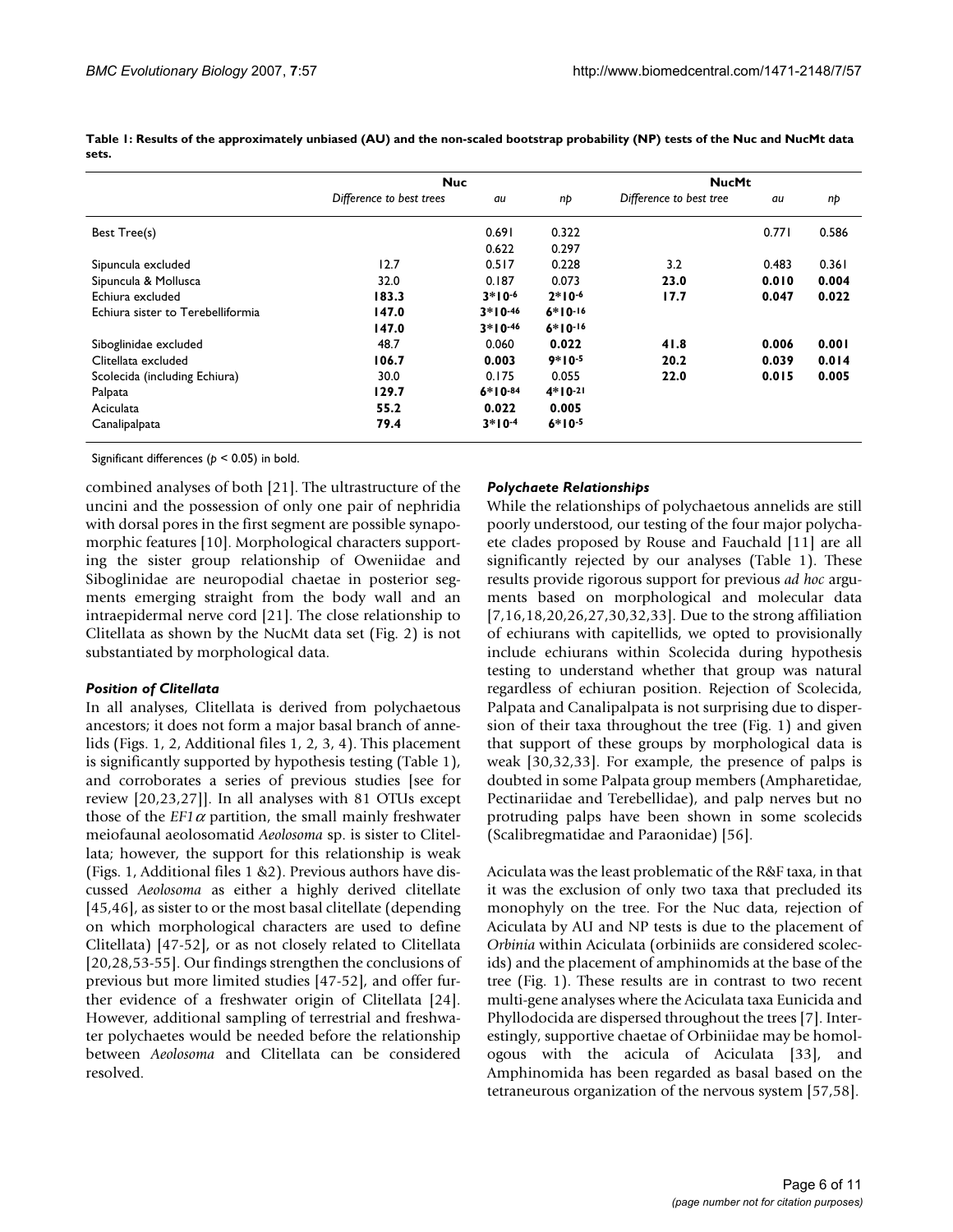As in previous studies encompassing polychaete taxa [e.g., [7,12,20]], nodal support above the family level is weak (BS < 50; PP < 0.95). Nonetheless, some taxa recovered by R&F's [11] analyses are also supported in our analyses (Fig. 1). For example, the traditional Capitellida consisting of Capitellidae, Arenicolidae and Maldanidae is recovered, but includes Echiura; Terebelliformia and Aphroditiformia are also recovered; and a clade encompassing all Sabellida and Spionida except Chaetopteridae appears in the tree. In contrast to Rousset et al. [18] and Colgan et al. [7], monophyly of Annelida including Echiura and Sipuncula is also revealed by all combined analyses (Fig. 1, 2, Additional file [4](https://static-content.springer.com/esm/art%3A10.1186%2F1471-2148-7-57/MediaObjects/12862_2006_351_MOESM4_ESM.pdf)). Thus, with an increasing number of characters our understanding of annelid phylogeny and inclusiveness is progressing, even using ribosomal rRNA genes. A similar effect has been observed for protostomes, lophotrochozoans and eunicidans as well [4,59,60].

#### *Evolution of body plans*

Segmentation has traditionally been thought to be a conserved morphological character complex supporting an Arthropoda plus Annelida clade, "Articulata"; an implicit assumption has been that homoplasy of segmentation is unlikely. Molecular phylogenetic analyses favor Lophotrochozoa and Ecdysozoa and reject Articulata with steadily increasing support, which implies convergence of their body plans and specifically of the complex "segmentation" [see [1]]. Interestingly, recent studies of Annelida and Arthropoda central nervous systems reveal a higher variability than previously expected and a typical rope ladder-like central nervous system, a key feature of the complex "segmentation" cannot be found [see [56,61]]. Our results provide statistical support for trees that indicate a high plasticity in the evolution of this fundamental body plan character in annelids: the placement of unsegmented Echiura and Sipuncula within Annelida implies that these two groups have independently lost segmentation; and members of Siboglinidae possess highly modified segmentation that is only obvious in their posterior ophistosoma.

#### **Conclusion**

The molecular phylogenetic analyses presented here corroborate previous studies in suggesting a very different view of annelid evolution than is traditionally accepted; the tests of alternative hypotheses provide statistical support for our conclusions. Sipuncula is most likely a derived annelid or the annelid sister group. Echiura is the sister group to Capitellidae as revealed by three nuclear markers and their exclusion from Annelida is significantly rejected. Accepting Annelida as including Echiura and Sipuncula not only suggests that segmentation is more evolutionary labile than previously assumed, but that other characters distinctive of annelids, such as complex chaetae comprised of β-chitin and arranged in four groups, have also been reduced or secondarily lost in some of these derived taxa [23].

Hypothesis testing clearly rejects the exclusion of Clitellata and Siboglinidae from "Polychaeta", and monophyly of Scolecida, Palpata, Canalipalpata or Aciculata. Furthermore, some higher level annelid taxa are suggested by our analyses, i.e., Aphroditiformia, Terebelliformia, Sabellida/Spionida excluding Chaetopteridae, Capitellida including Echiura, Eunicida/Phyllodocida including Orbiniidae. However, we need to progress further in the resolution of annelid phylogeny, and we recognize that data from additional genes and for more complete taxonomic representation of annelids may robustly resolve the basal nodes in the annelid tree and elucidate the precise positions of Sipuncula, Clitellata, and Siboglinidae.

# **Methods**

#### *Data assembly*

Additional file [5](https://static-content.springer.com/esm/art%3A10.1186%2F1471-2148-7-57/MediaObjects/12862_2006_351_MOESM5_ESM.pdf) lists taxa and genes employed, and Gen-Bank accession numbers. Upon collection, samples were preserved in > 70% non-denatured Ethanol, RNAlater (Invitrogen) or frozen at 80°C. Procurement of *18S rRNA* and *28S rRNA* sequence data followed Struck *et al*. [60]. For *EF1*α, total RNA was isolated using RNAwiz™ (Ambion) and reverse transcribed using SuperScript™ II (Invitrogen). Amplification of  $EFI\alpha$  followed McHugh [8] with an additional primer (JH16R: 5'-KNRAANKNYTC-NACRCACA-3') using touchdown PCR and a second round of amplification. Further amplification details can be found in Supplementary Data. The TOPO TA Cloning Kit for Sequencing (Invitrogen) was used to clone most *EF1*<sup>α</sup> products. An ABI Prism 310 Genetic Analyzer and Big Dye Terminator v.3.1 (Applied Biosystems) were used in sequencing.

#### *Phylogenetic Analyses*

A data set (NucMt) consisting of eight mitochondrial genes (*COX1-3*, *CYTB*, *NAD6*, *ATP8*, *12S* and partial *16S*), as well as three nuclear genes *18S rRNA*, *28S rRNA* and *EF1* $\alpha$  were analyzed using the 7 available ingroup mitochondrial genomes plus 3 outgroups (2 mollusks and 1 brachiopod). Five mollusks, two brachiopods, a nemertean and a platyhelminth were outgroups for individual genes and the concatenated (Nuc) data sets. Sequences were aligned with CLUSTAL W [62] using default settings and corrected by hand. Ambiguous positions were excluded from the subsequent analysis. The alignments (Accession #S1766; Nuc matrix #M3221 and NucMt data set #M3220 & #M3219) are available at TREE-BASE. To assess phylogenetic signal, regions within genes were analyzed using a procedure modified from Jördens *et al*. [17]. Saturated positions were removed.  $χ²$  tests did not reject homogeneity of base frequencies across taxa [see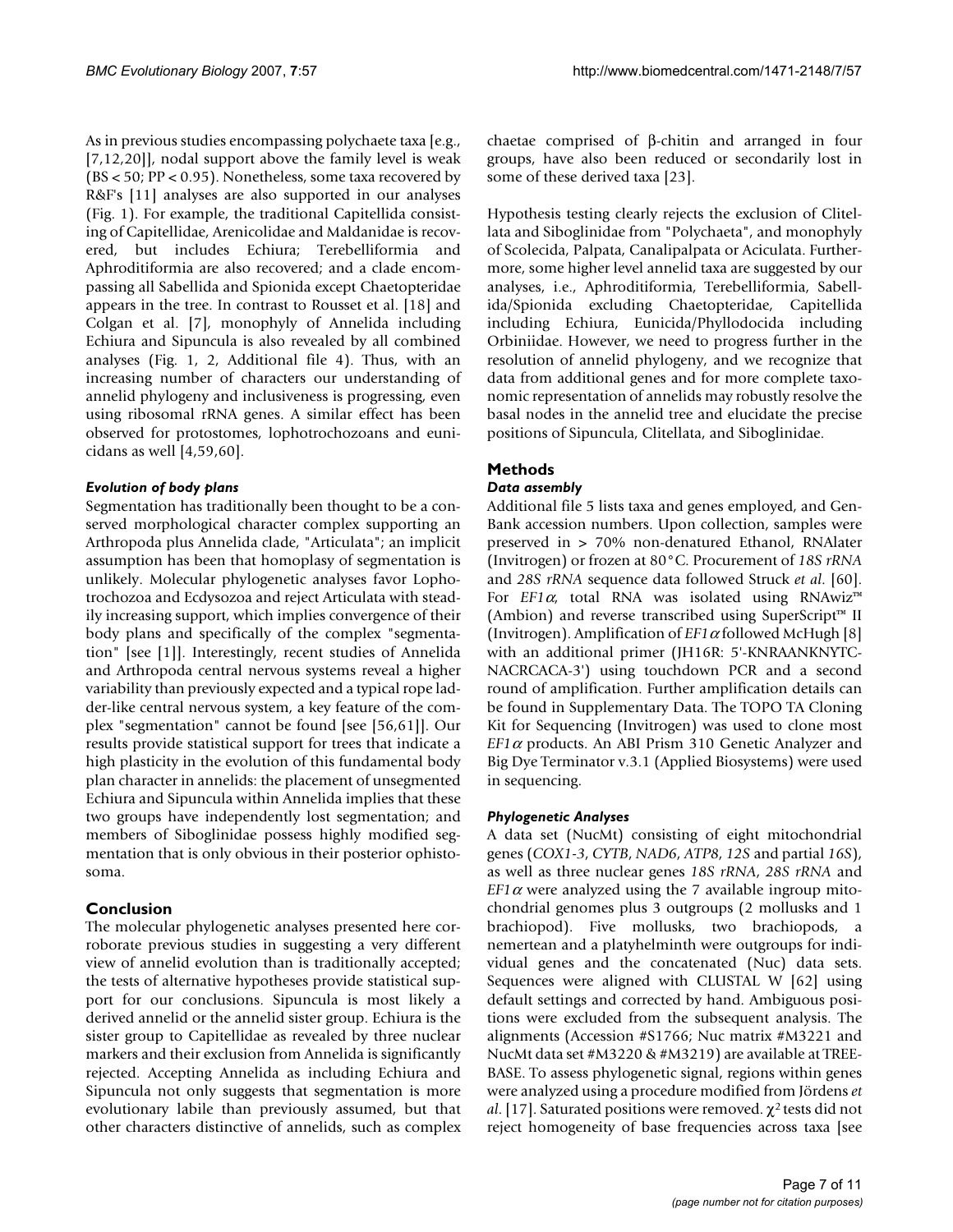Additional file [6](https://static-content.springer.com/esm/art%3A10.1186%2F1471-2148-7-57/MediaObjects/12862_2006_351_MOESM6_ESM.pdf)]. Appropriate ML models for each of the 5 data sets [see Additional file [7\]](https://static-content.springer.com/esm/art%3A10.1186%2F1471-2148-7-57/MediaObjects/12862_2006_351_MOESM7_ESM.pdf) were determined with Modeltest V 3.06 [63,64]. PAUP\*4.0b [65] using heuristic searches, tree-bisection-reconnection (TBR) branch swapping, 10 random taxon additions and model parameters reconstructed topologies. Nodal support was estimated by 100 BS replicates with 10 random taxon addition and TBR branch swapping for the NucMt data set. However, for the 81-OTU data sets ML bootstrapping using heuristic searches is not applicable due to computational time burden. Therefore, each 81-OTU data set was analyzed using 10,000 BS replicates, neighbor-joining searches and ML settings for the parameter specification.

For BI, MrModeltest 1.1b [66] determined prior probability distributions of individual parameters of nucleotide substitution models for each gene partition in MrBayes 3.1 [67]. The mixed amino acid substitution model option was chosen for each protein-coding gene partition when analyzing amino acid sequences in the NucMt data. Partitions were unlinked. Analyses employed two runs with three heated and one cold chain started simultaneously for either 1\*107 generations (*18S rRNA* and *28S rRNA*),  $5*10^6$  generations (*EF1* $\alpha$  and Nuc), or  $1*10^6$  generations (NucMt, protein-coding genes coded as either nucleotides or amino acids), with trees being sampled every 250 generations. Based on convergence of likelihood scores, *burnin* trees were discarded (*18S rRNA*: 6,760 trees; *28S rRNA*: 28,000; *EF1*<sup>α</sup> : 10,000; Nuc: 8,000; NucMt, both: 201) and posterior probabilities determined from remaining trees.

#### *Hypothesis Testing*

Significance tests using both the AU and the NP test of CONSEL [68,69] were performed under the ML criterion for the Nuc and NucMt data sets for several *a priori* hypotheses against the best trees. The following hypotheses were tested for Nuc and NucMt data sets: 1) Sipuncula is not an annelid, 2) Sipuncula and Mollusca are closely related, 3) Echiura is not an annelid, 4) Siboglinidae is not an annelid, 5) Clitellata is not a subtaxon of polychaetes, 6) monophyly of Scolecida including Echiura; and additionally for the Nuc data set a sister group relationship of Echiura and Terebelliformia as well as monophyly of the other three major polychaete clades (Palpata, Aciculata, Canalipalpata). To obtain the best result for each *a priori* hypothesis the analyses were constrained by allowing only trees congruent with the particular *a priori* hypothesis. Due to strong support for a Capitellidae/Echiura sistergroup relationship with *18S rRNA* data sets, the taxon assemblage for Scolecida was changed from R&F [11] to include Echiura biasing the test in favor of supporting Scolecida. Furthermore, each clade obtained in NucMt nucleotide only analyses were compared against the best alternative hypothesis not congruent with the clade by means of AU tests resulting in the 1-*p* values of Fig. 2. This is an approach similar to decay indices in Parsimony analyses [70,71], but with actual significance values; *p* < 0.05 shows significant difference between the two alternative clades. Thus, in congruence with BS and PP values 1-*p* has to be greater than 0.95.

#### **List of Abbreviations**

*ATP8* – *ATP synthase subunit 8*

- AU approximately unbiased
- BI Bayesian inference
- BS bootstrap
- *CYTB cytochrome b*
- *COX1 cytochrome c oxidase subunit I*
- *COX2 cytochrome c oxidase subunit II*
- *COX3 cytochrome c oxidase subunit III*
- *EF1*<sup>α</sup> *elongation factor-1*<sup>α</sup>
- ML maximum likelihood
- *NAD6 NADH dehydrogenase subunit* 6
- NP non-scaled bootstrap probability
- Nuc nuclear genes only
- NucMt nuclear and mitochondrial genes
- OTU operational taxonomic unit
- PP posterior probabilities
- R&F Rouse & Fauchald
- TBR tree-bisection-reconnection

#### **Authors' contributions**

K. M. H. and D. M. H. conceived this study. T. H. S. took the lead on *18S rRNA* and *28S rRNA* data collection, analyses and writing. N.S. took the lead with EF1-α data collection and aided overall organization. C. B., T. K., E. H. collected data. T. H. S., N. S., C. B., D. M. H. and K. M. H. all contributed to writing the manuscript. All authors read and approved the final manuscript.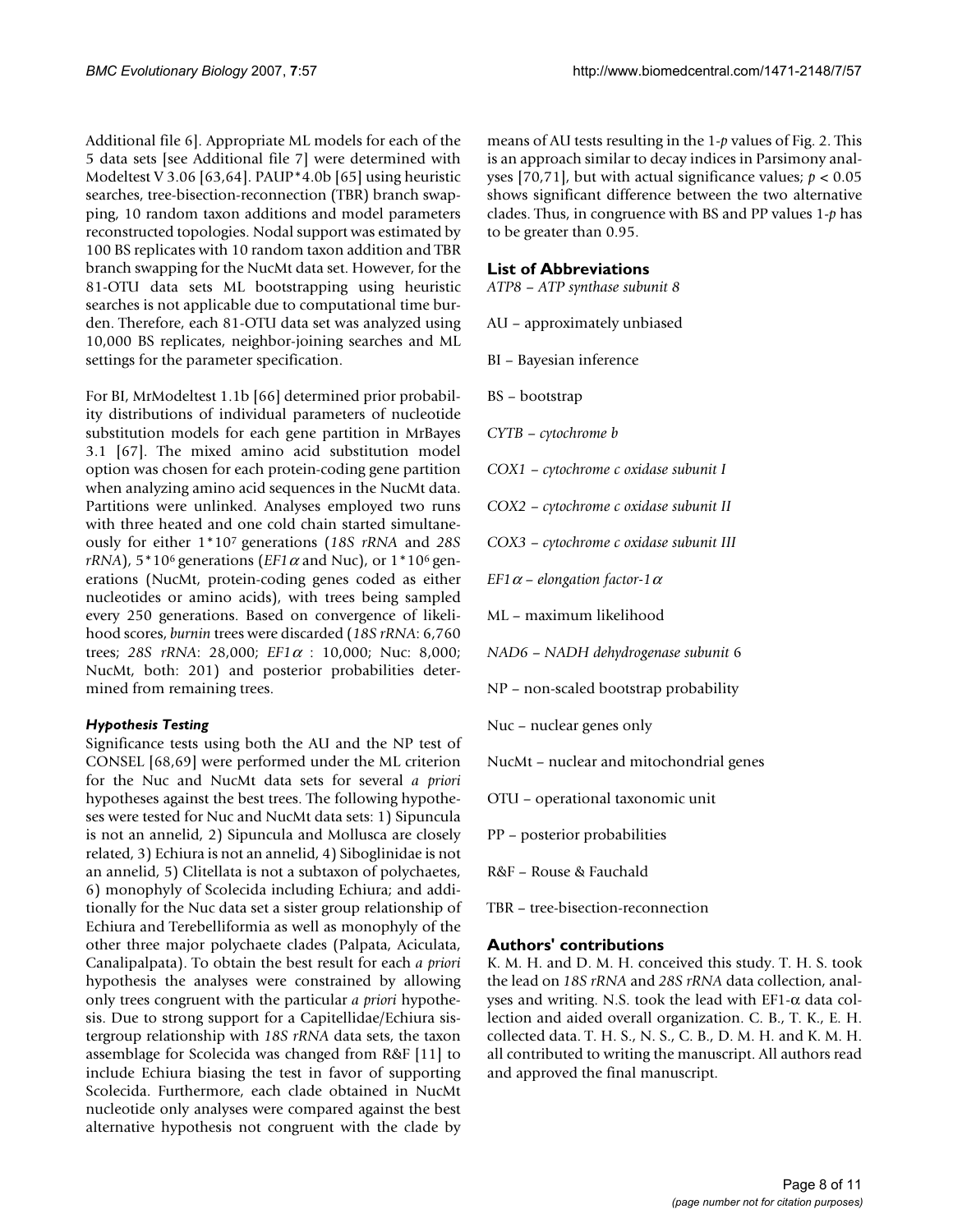# **Additional material**

### **Additional file 1**

*ML tree of* 28S rRNA *partition. This file contains the result of the phylogenetic reconstruction of the* 28S rRNA *partition with 81 OTUs.* Click here for file

[\[http://static-content.springer.com/esm/art%3A10.1186%2F1471-](https://static-content.springer.com/esm/art%3A10.1186%2F1471-2148-7-57/MediaObjects/12862_2006_351_MOESM1_ESM.pdf) 2148-7-57/MediaObjects/12862\_ \_2006\_351\_MOESM1\_ESM.pdf]

# **Additional file 2**

*ML tree of* 18S rRNA *partition. This file contains the result of the phylogenetic reconstruction of the* 18S rRNA *partition with 81 OTUs.* Click here for file

[\[http://static-content.springer.com/esm/art%3A10.1186%2F1471-](https://static-content.springer.com/esm/art%3A10.1186%2F1471-2148-7-57/MediaObjects/12862_2006_351_MOESM2_ESM.pdf) 2148-7-57/MediaObjects/12862\_ \_2006\_351\_MOESM2\_ESM.pdf]

# **Additional file 3**

*ML tree of* EF1α *partition. This file contains the result of the phylogenetic reconstruction of the* EF1α *partition with 81 OTUs.* Click here for file

[\[http://static-content.springer.com/esm/art%3A10.1186%2F1471-](https://static-content.springer.com/esm/art%3A10.1186%2F1471-2148-7-57/MediaObjects/12862_2006_351_MOESM3_ESM.pdf) 2148-7-57/MediaObjects/12862\_ \_2006\_351\_MOESM3\_ESM.pdf]

# **Additional file 4**

*BI tree of the NucMt data set with amino acid partitions. This file contains the result of the phylogenetic reconstruction of the NucMt data set with 10 OTUs and protein-coding genes translated into amino acid sequences using the genetic standard code for* EF1α *and the mitochondrial invertebrate code for the mitochondrial genes* ATP8*,* COX1-3*,* CYTB*, and* NAD6*.*

Click here for file

[\[http://static-content.springer.com/esm/art%3A10.1186%2F1471-](https://static-content.springer.com/esm/art%3A10.1186%2F1471-2148-7-57/MediaObjects/12862_2006_351_MOESM4_ESM.pdf) 2148-7-57/MediaObjects/12862\_ \_2006\_351\_MOESM4\_ESM.pdf]

# **Additional file 5**

*List of taxa. This file contains a list of taxa used in the phylogenetic analyses.*

#### Click here for file

[\[http://static-content.springer.com/esm/art%3A10.1186%2F1471-](https://static-content.springer.com/esm/art%3A10.1186%2F1471-2148-7-57/MediaObjects/12862_2006_351_MOESM5_ESM.pdf) 2148-7-57/MediaObjects/12862\_ \_2006\_351\_MOESM5\_ESM.pdf]

# **Additional file 6**

*Detection of saturated positions. This file contains further information on amplification of* EF1α*, alignment procedures, homogeneity of base frequencies and phylogenetic results of data partitions.*

Click here for file

[\[http://static-content.springer.com/esm/art%3A10.1186%2F1471-](https://static-content.springer.com/esm/art%3A10.1186%2F1471-2148-7-57/MediaObjects/12862_2006_351_MOESM6_ESM.pdf) 2148-7-57/MediaObjects/12862\_ \_2006\_351\_MOESM6\_ESM.pdf]

# **Additional file 7**

*Substitution models used in analyses. This file contains a list of Models used in Maximum Likelihood and Bayesian Inference analyses.* Click here for file

[\[http://static-content.springer.com/esm/art%3A10.1186%2F1471-](https://static-content.springer.com/esm/art%3A10.1186%2F1471-2148-7-57/MediaObjects/12862_2006_351_MOESM7_ESM.pdf) 2148-7-57/MediaObjects/12862\_ \_2006\_351\_MOESM7\_ESM.pdf]

# **Acknowledgements**

The crew of the *R/V Point Sur* and *R/V Oceanus* were most helpful in obtaining samples. For both cruises, we also acknowledge the help of the scientific

crews (which are too numerous to list here). Friday Harbor Laboratories, University of Washington, is also acknowledged for their support. Computational assistance on GUMP (Genomics Using Multiple Processors) at Auburn University was kindly provided by Scott Santos. We also thank three anonymous reviewers for contributions to the paper. This work was support by the USA National Science Foundation (NSF) WormNet grant (EAR-0120646) to K.M.H. and D.M.H., NSF OCE-0425060 to K.M.H. and T.H.S., National Underwater Research Program (NURP) grant to KMH and Lisa Levin, and by the grant DFG-STR-683/3-1 from the Deutsche Forschungsgemeinschaft to T.H.S. This work is AU Marine Biology Program contribution #20.

#### **References**

- 1. Halanych KM: **The New View of Animal Phylogeny.** *Annual Review of Ecology, Evolution, and Systematics* 2004, **35:**229-256.
- 2. Scheltema AH: **Aplacophora as progenetic aculiferans and the coelomate origin of mollusks as the sister taxon of Sipuncula.** *Biological Bulletin* 1993, **184:**57-78.
- 3. Boore JL, Staton JL: **[The Mitochondrial Genome of the Sipun](http://www.ncbi.nlm.nih.gov/entrez/query.fcgi?cmd=Retrieve&db=PubMed&dopt=Abstract&list_uids=11801741)[culid Phascolopsis gouldii Supports Its Association with](http://www.ncbi.nlm.nih.gov/entrez/query.fcgi?cmd=Retrieve&db=PubMed&dopt=Abstract&list_uids=11801741) [Annelida Rather than Mollusca.](http://www.ncbi.nlm.nih.gov/entrez/query.fcgi?cmd=Retrieve&db=PubMed&dopt=Abstract&list_uids=11801741)** *Mol Biol Evol* 2002, **19:**127-137.
- 4. Passamaneck Y, Halanych KM: **Lophotrochozoan phylogeny assessed with LSU and SSU data: Evidence of lophophorate polyphyly.** *Molecular Phylogenetics and Evolution* 2006, **40:**20-28.
- 5. Jennings RM, Halanych KM: **Mitochondial genomes of Clymenella torquata (Maldanidae) and Rifta pachyptila (Siboglinidae): Evidence for conserved gene order in Annelida.** *Molecular Biology and Evolution* 2005, **22:**210-222.
- 6. Bleidorn C, Podialowski L, Bartolomaeus T: **[The complete mito](http://www.ncbi.nlm.nih.gov/entrez/query.fcgi?cmd=Retrieve&db=PubMed&dopt=Abstract&list_uids=16448787)[chondrial genome of the orbiniid polychaete Orbinia latreilli](http://www.ncbi.nlm.nih.gov/entrez/query.fcgi?cmd=Retrieve&db=PubMed&dopt=Abstract&list_uids=16448787) (Annelida, Orbiniidae) - a novel gene order for Annelida and [implications for annelid phylogeny.](http://www.ncbi.nlm.nih.gov/entrez/query.fcgi?cmd=Retrieve&db=PubMed&dopt=Abstract&list_uids=16448787)** *Gene* 2006, **370:**96-103.
- 7. Colgan DJ, Hutchings PA, Braune M: **A multigene framework for polychaete phylogenetic studies.** *Organisms Diversity & Evolution* 2006, **6:**220-235.
- McHugh D: **[Molecular evidence that echiurans and pogono](http://www.ncbi.nlm.nih.gov/entrez/query.fcgi?cmd=Retrieve&db=PubMed&dopt=Abstract&list_uids=9223304)[phorans are derived annelids.](http://www.ncbi.nlm.nih.gov/entrez/query.fcgi?cmd=Retrieve&db=PubMed&dopt=Abstract&list_uids=9223304)** *Proceedings of the National Academy of Sciences of the United States of America* 1997, **94:**8006-8009.
- 9. Halanych K: **Molecular phylogeny of siboglinid annelids (a.k.a. pogonophorans): a review.** *Hydrobiologia* 2005, **535-536:**297-307.
- 10. Bartolomaeus T: **Structure and formation of the uncini in Pectinaria koreni, Pectinaria auricoma (Terebellida) and Spirorbis spirorbis (Sabellida): implications for annelid phylogeny and the position of the Pogonophora.** *Zoomorphology* 1995, **115:**161-177.
- 11. Rouse GW, Fauchald K: **Cladistics and polychaetes.** *Zoologica Scripta* 1997, **26:**139-204.
- 12. Bleidorn C, Vogt L, Bartolomaeus T: **New insights into polychaete phylogeny (Annelida) inferred from 18S rDNA sequences.** *Molecular Phylogenetics and Evolution* 2003, **29:**279-288.
- 13. Hessling R: **Metameric organisation of the nervous system in developmental stages of Urechis caupo (Echiura) and its phylogenetic implications.** *Zoomorphology* 2002, **121:**221-234.
- 14. Halanych KM, Dahlgren TG, McHugh D: **Unsegmented Annelids? Possible Origins of Four Lophotrochozoan Worm Taxa.** *Integrative and Comparative Biology* 2002, **42:**678-684.
- 15. Purschke G: **Echiura (Echiurida), Igelwürmer.** In *Spezielle Zoologie, Teil 1: Einzeller und Wirbellose Tiere* Edited by: Westheide W and Rieger RM. Stuttgart, Gustav Fischer; 1996:345-349.
- 16. Hall KA, Hutchings PA, Colgan DJ: **Further phylogenetic studies of the Polychaeta using 18S rDNA sequence data.** *Journal of the Marine Biological Association of the United Kingdom* 2004, **84:**949-960.
- 17. Jördens J, Struck TH, Purschke G: **Phylogenetic inference of Parergodrilidae and Hrabeiella periglandulata ("Polychaeta", Annelida) based on sequences of the CO I, 18S- and 28SrDNA.** *Journal of Zoological Systematic and Evolutionary Research* 2004, **42:**270-280.
- 18. Rousset V, Pleijel F, Rouse GW, Erséus C, Siddall ME: **A molecular phylogeny of annelids.** *Cladistics* 2007, **23:**41-63.
- 19. Brown S, Rouse GW, Hutchings P, Colgan D: **Assessing the usefullness of histone H3, U2 snRNA and 28S rDNA in analyses of**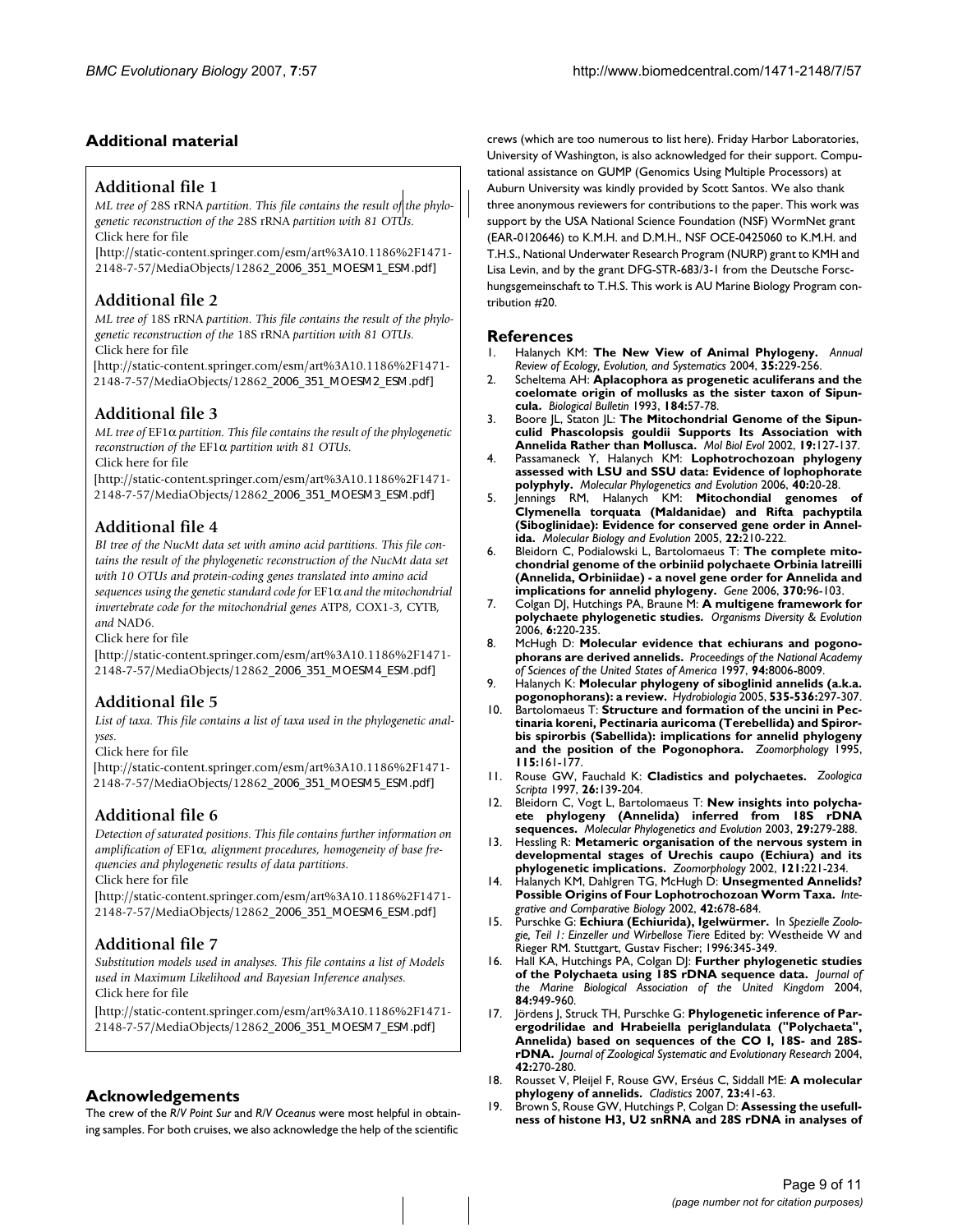**polychaete relationships.** *Australian Journal of Zoology* 1999, **47:**499-516.

- 20. Struck TH, Purschke G: **The sistergroup relationship of Aeolosomatidae and Potamodrilidae - a molecular phylogenetic approach based on 18S rDNA and Cytochrome Oxidase I.** *Zoologischer Anzeiger* 2005, **243:**281-293.
- 21. Rousset V, Rouse GW, Siddall ME, Tillier A, Pleijel F: **The phylogenetic position of Siboglinidae (Annelida) inferred from 18S rRNA, 28S rRNA and morphological data.** *Cladistics* 2004, **20:**518-533.
- 22. Kojima S: **Paraphyletic Status of Polychaeta Suggested by Phylogenetic Analysis Based on the Amino Acid Sequences of Elongation Factor-1[alpha].** *Molecular Phylogenetics and Evolution* 1998, **9:**255-261.
- 23. Purschke G: **On the ground pattern of Annelida.** *Organisms, Diversity and Evolution* 2002, **2:**181-196.
- Erséus C, Kallersjo M: 18S rDNA phylogeny of Clitellata (Anne**lida).** *Zool Scripta* 2004, **33:**187-196.
- 25. Erséus C: **Phylogeny of oligochaetous Clitellata.** *Hydrobiologia* 2005, **535/536:**357-372.
- 26. McHugh D: **Molecular Phylogeny of the Annelida.** *Canadian Journal of Zoology* 2000, **78:**1873-1884.
- 27. McHugh D: **Molecular systematics of polychaetes (Annelida).** *Hydrobiologia* 2005, **535-536:**309 -3318.
- 28. Rota E, Martin P, Erséus C: **Soil-dwelling polychaetes: enigmatic as ever? Some hints on their phylogenetic relationships as suggested by a maximum parsimony analysis of 18S rRNA gene sequences.** *Contributions to Zoology* 2001, **70:**127-138.
- 29. Martin P: **On the origin of the Hirudinea and the demise of the Oligochaeta.** *Proceedings of the Royal Society of London, Series B: Biological Sciences* 2001, **268:**1089-1098.
- 30. Bartolomaeus T, Purschke G, Hausen H: **Polychaete phylogeny based on morphological data - a comparison of current attempts.** *Hydrobiologia* 2005, **535-536:**341-356.
- 31. Rouse GW, Pleijel F: **Polychaetes.** Oxford, University Press; 2001:354.
- 32. Bartolomaeus T: **Chaetogenesis in polychaetous Annelida – significance for annelid systematics and the position of the Pogonophora.** *Zoology* 1998, **100:**348-364.
- 33. Hausen H: **Chaetae and chaetogenesis in polychaetes (Annelida).** *Hydrobiologia* 2005, **535-536:**37-52.
- 34. Jenner RA: **[When molecules and morphology clash: reconcil](http://www.ncbi.nlm.nih.gov/entrez/query.fcgi?cmd=Retrieve&db=PubMed&dopt=Abstract&list_uids=15330870)[ing conflicting phylogenies of the Metazoa by considering](http://www.ncbi.nlm.nih.gov/entrez/query.fcgi?cmd=Retrieve&db=PubMed&dopt=Abstract&list_uids=15330870) [secondary character loss.](http://www.ncbi.nlm.nih.gov/entrez/query.fcgi?cmd=Retrieve&db=PubMed&dopt=Abstract&list_uids=15330870)** *Evol Dev* 2004, **6:**372-378.
- 35. Purschke G, Hessling R, Westheide W: **The phylogenetic position of the Clitellata and the Echiura - on the problematic assessment of absent characters.** *Journal of Zoological Systematic and Evolutionary Research* 2000, **38:**165-173.
- 36. Staton JL: **Phylogenetic analysis of a 654-bp portion of the mitochondrial cytochrome c oxidase subunit I gene from 13 sipunculan genera: intra- and interphylum relationships.** *Invertebrate Biology* 2003, **122:**252-264.
- 37. Maslakova SA, Martindale MQ, Norenburg JL: **[Fundamental prop](http://www.ncbi.nlm.nih.gov/entrez/query.fcgi?cmd=Retrieve&db=PubMed&dopt=Abstract&list_uids=15013798)[erties of the spiralian developmental program are displayed](http://www.ncbi.nlm.nih.gov/entrez/query.fcgi?cmd=Retrieve&db=PubMed&dopt=Abstract&list_uids=15013798) by the basal nemertean Carinoma tremaphoros (Palaeone[mertea, Nemertea\).](http://www.ncbi.nlm.nih.gov/entrez/query.fcgi?cmd=Retrieve&db=PubMed&dopt=Abstract&list_uids=15013798)** *Developmental Biology* 2004, **267:**342-360.
- 38. Wanninger A, Koop D, Bromham L, Noonan E, Degnan BM: **Nervous and muscle system development in Phascolion strombus (Sipuncula).** *Development, Genes and Evolution* 2005, **215:**509–518.
- 39. Eeckhaut I, Fievez L, Müller MCM: **[Larval development of Myzos](http://www.ncbi.nlm.nih.gov/entrez/query.fcgi?cmd=Retrieve&db=PubMed&dopt=Abstract&list_uids=14584029)[toma cirriferum \(Myzostomida\).](http://www.ncbi.nlm.nih.gov/entrez/query.fcgi?cmd=Retrieve&db=PubMed&dopt=Abstract&list_uids=14584029)** *Journal of Morphology* 2003, **258:**269-283.
- 40. Müller MCM, Westheide W: **[Structure of the nervous system of](http://www.ncbi.nlm.nih.gov/entrez/query.fcgi?cmd=Retrieve&db=PubMed&dopt=Abstract&list_uids=10906744) [Myzostoma cirriferum \(Annelida\) as revealed by immuno](http://www.ncbi.nlm.nih.gov/entrez/query.fcgi?cmd=Retrieve&db=PubMed&dopt=Abstract&list_uids=10906744)[histochemistry and cLSM analyses.](http://www.ncbi.nlm.nih.gov/entrez/query.fcgi?cmd=Retrieve&db=PubMed&dopt=Abstract&list_uids=10906744)** *Journal of Morphology* 2000, **245:**87-98.
- 41. Müller MCM, Sterrer W: **Musculature and nervous system of Gnathostomula peregrina (Gnathostomulida) shown by phalloidin labeling, immunohistochemistry, and cLSM, and their phylogenetic significance.** *Zoomorphology* 2004, **123:**169-177.
- 42. Bartolomaeus T, Quast B: **Structure and development of nephridia in Annelida and related taxa.** *Hydrobiologia* 2005, **535-536:**139-165.
- 43. Rouse GW, Goffredi SK, Vrijenhoek RC: **[Osedax: Bone-Eating](http://www.ncbi.nlm.nih.gov/entrez/query.fcgi?cmd=Retrieve&db=PubMed&dopt=Abstract&list_uids=15286372) [Marine Worms with Dwarf Males.](http://www.ncbi.nlm.nih.gov/entrez/query.fcgi?cmd=Retrieve&db=PubMed&dopt=Abstract&list_uids=15286372)** *Science* 2004, **305:**668-671.
- 44. Struck TH, Halanych KM, Purschke G: **Dinophilidae (Annelida) is not a progenetic Eunicida; Evidence from 18S and 28S rDNA.** *Molecular Phylogenetics and Evolution* 2005, **37:**619–623.
- 45. Michaelsen W: **Clitellata = Gürtelwürmer.** In *Handbuch der Zoologie Volume 2(8)*. Edited by: Kükenthal W. Berlin, DeGruyter; 1928:1-118.
- 46. Stephenson L: **The Oligochaeta.** Oxford, Clarendon Press; 1930:978.
- 47. Timm T: **On the origin and evolution of aquatic Oligochaeta.** *Eesti NSV eaduste Akadeemia Toimetised Biologia Seeria* 1981, **30:**174-181.
- 48. Brinkhurst R, Nemec AFL: **A comparison of phenetic and phylogenetic methods applied to the systematics of Oligochaeta.** *Hydrobiologia* 1987, **155:**65-74.
- 49. Bunke D: **Ultrastructure of the metanephridial system in Aeolosma bengalense (Annelida).** *Zoomorphology* 1994, **114:**247-258.
- 50. Bunke D: **Ultrastructure of the nephrostome in Enchytraeus albidus (Annelida, Clitellata).** *Zoomorphology* 1998, **118:**177-182.
- 51. Bunke D: **Early development of the metanephridia in the caudal budding zone of a clitellate annelid, Dero digitata (Naididae): an electron-microscopical study.** *Acta Zoologica* 2003, **84:**87-97.
- 52. Moon SY, Chang BK, Gelder SR, Won K: **Phylogenetic position of the aberrant branchiobdellidans and aphanoneurans within the Annelida as derived from 18S ribosomal RNA gene sequences.** *Hydrobiologia* 1996, **324:**229-236.
- 53. Hessling R, Purschke G: **Immunohistochemical (cLSM) and ultrastructural analysis of the central nervous system and sense organs in Aeolosoma hemprichi (Annelida, Aeolosomatidae).** *Zoomorphology* 2000, **120:**65-78.
- 54. Marotta R, Ferraguti M, Martin P: **Spermiogenesis and seminal receptacles in Aeolosoma singulare (Annelida, Polychaeta, Aeolosomatidae).** *Italian Journal of Zoology* 2003, **70:**123-132.
- 55. Struck TH, Hessling R, Purschke G: **The phylogenetic position of the Aeolosomatidae and Parergodrilidae, two enigmatic oligochaete-like taxa of the 'Polychaeta', based on molecular data from 18SrDNA sequences.** *Journal of Zoological Systematic and Evolutionary Research* 2002, **40:**155-163.
- 56. Orrhage L, Müller MCM: **Morphology of the nervous system of Polychaeta (Annelida).** *Hydrobiologia* 2005, **535-536:**79-111.
- 57. Storch O: **Vergleichend-anatomische Polychaetenstudien.** *S B Akad Wiss Wien, Abt I* 1913, **122:**877-988.
- 58. Bullock TH, Horridge GA: **Structure and Function in the Nervous System of Invertebrates.** *Volume 1*. San Francisco, Freeman; 1965.
- 59. Mallatt J, Winchell CJ: **[Testing the New Animal Phylogeny: First](http://www.ncbi.nlm.nih.gov/entrez/query.fcgi?cmd=Retrieve&db=PubMed&dopt=Abstract&list_uids=11861888) [Use of Combined Large-Subunit and Small-Subunit rRNA](http://www.ncbi.nlm.nih.gov/entrez/query.fcgi?cmd=Retrieve&db=PubMed&dopt=Abstract&list_uids=11861888) [Gene Sequences to Classify the Protostomes.](http://www.ncbi.nlm.nih.gov/entrez/query.fcgi?cmd=Retrieve&db=PubMed&dopt=Abstract&list_uids=11861888)** *Mol Biol Evol* 2002, **19:**289-301.
- 60. Struck TH, Purschke G, Halanych KM: **[Phylogeny of Eunicida](http://www.ncbi.nlm.nih.gov/entrez/query.fcgi?cmd=Retrieve&db=PubMed&dopt=Abstract&list_uids=16507520) [\(Annelida\) and Exploring Data Congruence using a Partition](http://www.ncbi.nlm.nih.gov/entrez/query.fcgi?cmd=Retrieve&db=PubMed&dopt=Abstract&list_uids=16507520) [Addition Bootstrap Alteration \(PABA\) approach.](http://www.ncbi.nlm.nih.gov/entrez/query.fcgi?cmd=Retrieve&db=PubMed&dopt=Abstract&list_uids=16507520)** *Systematic Biology* 2006, **55:**1-20.
- 61. Scholtz G: **The Articulata hypothesis or what is a segment?** *Organisms, Diversity and Evolution* 2002, **2:**197-215.
- 62. Thompson JD, Higgins DG, Gibson TJ: **[CLUSTAL W: improving](http://www.ncbi.nlm.nih.gov/entrez/query.fcgi?cmd=Retrieve&db=PubMed&dopt=Abstract&list_uids=7984417) [the sensitivity of progressive multiple sequence alignment](http://www.ncbi.nlm.nih.gov/entrez/query.fcgi?cmd=Retrieve&db=PubMed&dopt=Abstract&list_uids=7984417) through sequence weighting, position-specific gap penalties** [and weight matrix choice.](http://www.ncbi.nlm.nih.gov/entrez/query.fcgi?cmd=Retrieve&db=PubMed&dopt=Abstract&list_uids=7984417) **22:**4673-4680.
- 63. Posada D, Crandall KA: **[MODELTEST: testing the model of](http://www.ncbi.nlm.nih.gov/entrez/query.fcgi?cmd=Retrieve&db=PubMed&dopt=Abstract&list_uids=9918953) [DNA substitution.](http://www.ncbi.nlm.nih.gov/entrez/query.fcgi?cmd=Retrieve&db=PubMed&dopt=Abstract&list_uids=9918953)** *Bioinformatics* 1998, **14:**817-818.
- 64. Posada D, Crandall KA: **[Selecting the best-fit model of nucle](http://www.ncbi.nlm.nih.gov/entrez/query.fcgi?cmd=Retrieve&db=PubMed&dopt=Abstract&list_uids=12116655)[otide substitution.](http://www.ncbi.nlm.nih.gov/entrez/query.fcgi?cmd=Retrieve&db=PubMed&dopt=Abstract&list_uids=12116655)** *Systematic Biology* 2001, **50:**580-601.
- 65. Swofford DL: **[PAUP\\*. Phylogenetic Analysis Using Parsimony](http://www.ncbi.nlm.nih.gov/entrez/query.fcgi?cmd=Retrieve&db=PubMed&dopt=Abstract&list_uids=12504223) [\(\\*and Other Methods\).](http://www.ncbi.nlm.nih.gov/entrez/query.fcgi?cmd=Retrieve&db=PubMed&dopt=Abstract&list_uids=12504223)** 4.0b edition. Sunderland, MA, Sinauer Associates; 2002.
- 66. Nylander JAA: **MrModeltest.** 1.1th edition. 2002 [[http://morph](http://morphbank.ebc.uu.se/MR.BAYES) [bank.ebc.uu.se/MR.BAYES](http://morphbank.ebc.uu.se/MR.BAYES)].
- 67. Huelsenbeck JP, Ronquist F: **[MRBAYES: Bayesian inference of](http://www.ncbi.nlm.nih.gov/entrez/query.fcgi?cmd=Retrieve&db=PubMed&dopt=Abstract&list_uids=11524383) [phylogenetic trees.](http://www.ncbi.nlm.nih.gov/entrez/query.fcgi?cmd=Retrieve&db=PubMed&dopt=Abstract&list_uids=11524383)** *Bioinformatics* 2001, **17:**754-755.
- 68. Shimodaira H: **[An Approximately Unbiased Test of Phyloge](http://www.ncbi.nlm.nih.gov/entrez/query.fcgi?cmd=Retrieve&db=PubMed&dopt=Abstract&list_uids=12079646)[netic Tree Selection.](http://www.ncbi.nlm.nih.gov/entrez/query.fcgi?cmd=Retrieve&db=PubMed&dopt=Abstract&list_uids=12079646)** *Systematic Biology* 2002, **51:**492-508.